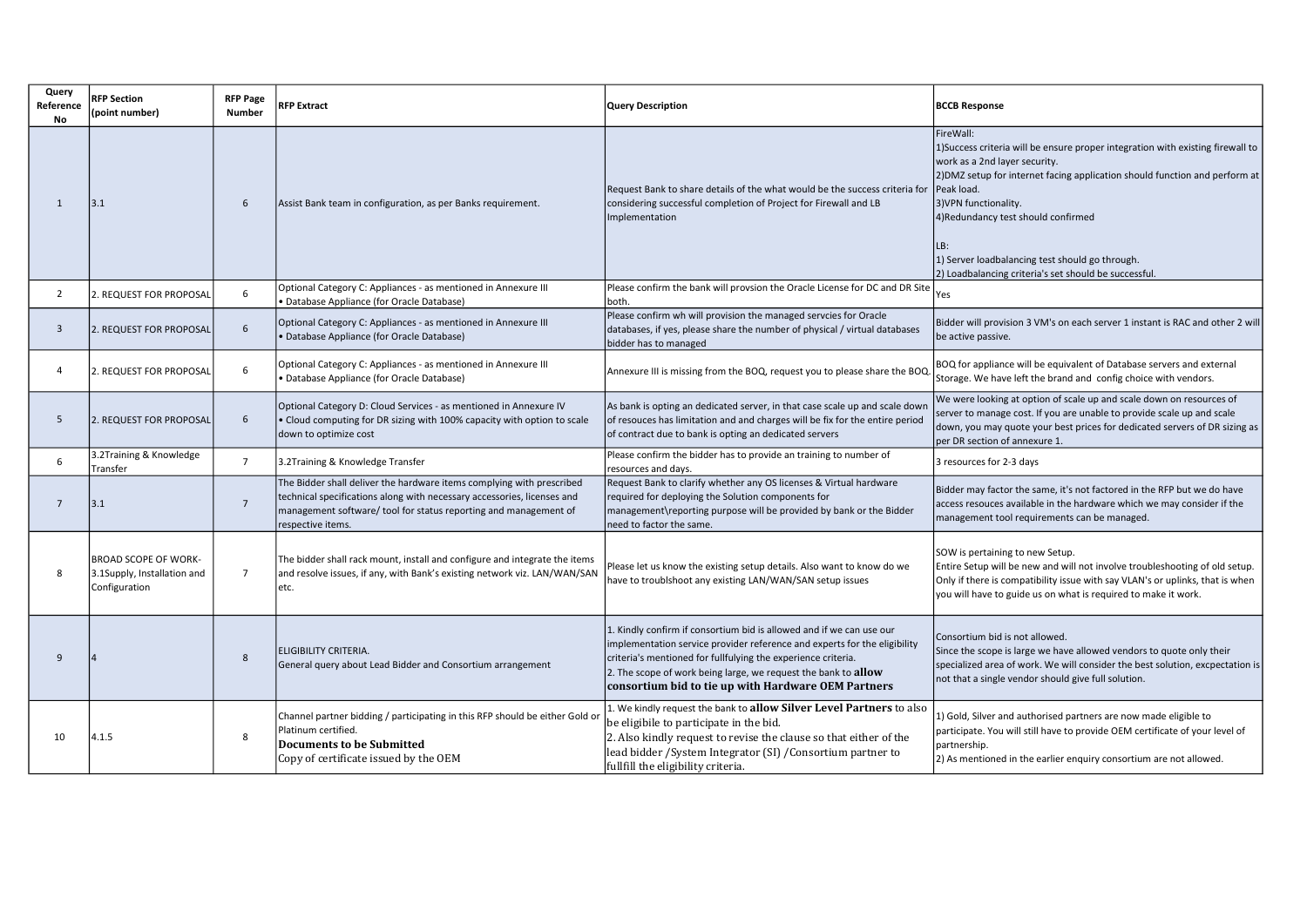| 11 | 4.1 Minimum Eligibility<br>Criteria        | 8              | Eligibility Criteria:<br>Channel partner bidding / participating in this RFP should be<br>either Gold or Platinum certified.<br>Documents to be Submitted:<br>Copy of certificate issued by the OEM.                    | Kindly consider MAF from OEM for this clause.                                                                                                                                                                                                                                                                                                                                                                                                                                                                                                                                                             | Gold, Silver and authorised partners are now made eligible to participate.<br>You will still have to provide OEM certificate of your level of partnership.                                                     |
|----|--------------------------------------------|----------------|-------------------------------------------------------------------------------------------------------------------------------------------------------------------------------------------------------------------------|-----------------------------------------------------------------------------------------------------------------------------------------------------------------------------------------------------------------------------------------------------------------------------------------------------------------------------------------------------------------------------------------------------------------------------------------------------------------------------------------------------------------------------------------------------------------------------------------------------------|----------------------------------------------------------------------------------------------------------------------------------------------------------------------------------------------------------------|
| 12 | 4.1.8                                      | 9              | The Bidder should have average turnover of at-least INR 35 Cr. in the past<br>financial years i.e. 2018-19, 2019-20, and 2020-21.                                                                                       | Request the bank to modify the clause as follows, to make<br>sure only highly experienced and qualified vendors to<br>participate in this tender.<br>The Bidder should have average turnover of at-least INR 60 Cr. in<br>the past 3 financial years i.e. 2018-19, 2019-20, and 2020-21.                                                                                                                                                                                                                                                                                                                  | We have kept it low due to Covid periods in last 3 years which was<br>approved by board.                                                                                                                       |
| 13 | 4.1.10                                     | $\overline{9}$ | The bidder should have at least one certified Engineer(s) having<br>Certification on OEM technology of each Category of hardware being<br>quoted and Engineer(s) should be stationed at DC / DR locations<br>mentioned. | Kindly request to revise the clause so that either of the lead bidder / System<br>Integrator (SI) / Consortium partner to fullfill the eligibility criteria.                                                                                                                                                                                                                                                                                                                                                                                                                                              | We expect the bidder to have certified engineers to be able to support in<br>deployment and future support in long run. Since we don't allow<br>consortium you can only quote for categories that you qualify. |
| 14 | 4.1.11                                     | 9              | The bidder should be offering the IT related Services as mentioned in this<br>RFP, for minimum 3 years from the time of bidding.                                                                                        | Kindly request to revise the clause so that either of the lead bidder /System<br>Integrator (SI) / Consortium partner to fullfill the eligibility criteria.                                                                                                                                                                                                                                                                                                                                                                                                                                               | Since we don't allow consortium you can only quote for categories that<br>you qualify.                                                                                                                         |
| 15 | 4.1 Minimum Eligibility<br>Criteria        | $\overline{9}$ | The bidder should have at least one certified Engineer(s) having<br>Certification on OEM technology of each Category of hardware being<br>quoted and Engineer(s) should be stationed at DC / DR locations<br>mentioned. | The bidder should have at least one Engineer(s) having relevent<br>Certification and Engineer(s) should be stationed at DC / DR locations<br>mentioned.                                                                                                                                                                                                                                                                                                                                                                                                                                                   | This condition in case you are quoting cloud service, not required if you are<br>providing just the hardware.                                                                                                  |
| 16 | 6.9 Warranty Period                        | 9              | 6.9 Warranty Period                                                                                                                                                                                                     | Request you to Kindly ammend this clause as "<br>The hardware and peripherals should be under on-site comprehensive<br>warranty for a period of Five years, from the date of successful installation No change required.<br>at the respective DC/DR. Please note that the warranty will start only after<br>complete and successful installation of equipment at the location."                                                                                                                                                                                                                           |                                                                                                                                                                                                                |
| 17 | 6.8 Payment Terms and<br><b>Conditions</b> | 13             | 6.8 Payment Terms and Condition                                                                                                                                                                                         | Request you to Kindly ammend this clause as "<br>Bank's standard payment terms are only applicable as below.<br>· 50% Payment:<br>o Along with Purchase Order and submission of necessary documents.<br>• 40% payment:<br>o On delivery and verification of item.<br>o Submission delivery challans duly signed, stamped and dated by Bank<br>officials.<br>• 10% payment:<br>o On completion of Installation & configuration of devices to new switches<br>as per Scope of Work<br>and Submission of Installation certificate by the vendor duly signed,<br>stamped and dated by the Bank<br>officials." | Payment terms are as per the standard payment term of Bank and no<br>change will be made.                                                                                                                      |
| 18 | 6.14                                       | 15             |                                                                                                                                                                                                                         | The Bidder should deliver the goods within Five Weeks from date of<br>purchase order, at respective locations. Need to discussion on Delivery<br>timeline                                                                                                                                                                                                                                                                                                                                                                                                                                                 | You may quote your delivery timelines and same can be discussed during<br>negotiation round.                                                                                                                   |
| 19 | Delivery and Installation<br>Schedule 6.14 | 15             | The Bidder should deliver the goods within Five Weeks from the date of<br>purchase order,<br>at respective locations.                                                                                                   | Please allow the delivery of the material to 18 to 20 weeks considering<br>current pandemic suitation                                                                                                                                                                                                                                                                                                                                                                                                                                                                                                     | Can be discussed during negotiation round.                                                                                                                                                                     |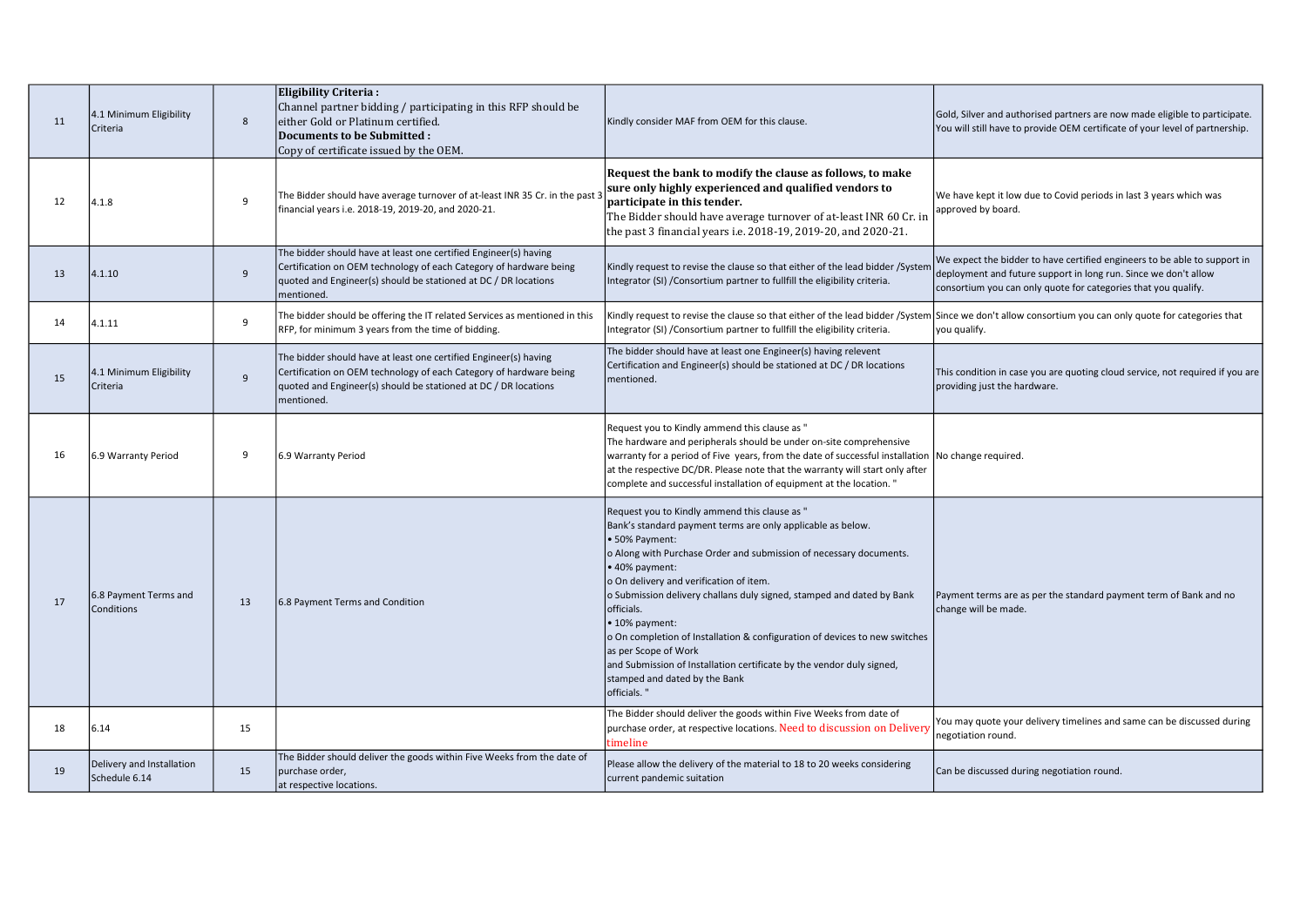| 20 | Installation Schedule                                                | 15 | The Bidder shall install the hardware/software; integrate with existing<br>network<br>(LAN/WAN/SAN); Showcase/ demonstrate the functionality as per<br>acceptance test<br>criteria within Two weeks from the date of delivery of the equipment at<br>respective<br>location                                                                   | Please allow bidder 4 weeks for installation Also let us know if there is any<br>migration involved                                              | We are running with tight timelines to go live with the new CBS hence we<br>need installation within two weeks.<br>There is no migration required.                                                                                                    |
|----|----------------------------------------------------------------------|----|-----------------------------------------------------------------------------------------------------------------------------------------------------------------------------------------------------------------------------------------------------------------------------------------------------------------------------------------------|--------------------------------------------------------------------------------------------------------------------------------------------------|-------------------------------------------------------------------------------------------------------------------------------------------------------------------------------------------------------------------------------------------------------|
| 21 | 6.14                                                                 | 15 | 6.14 Delivery and Installation Schedule<br>Delivery Schedule<br>o The Bidder should deliver the goods within Five Weeks from<br>the date of purchase order, at respective locations.                                                                                                                                                          | Request the bank to allow 12-16 weeks time to deliver the goods(Due to,<br>which is the standard industry practice.                              | Can be discussed during negotiation round.                                                                                                                                                                                                            |
| 22 | 6.14                                                                 | 15 | 6.14 Delivery and Installation Schedule<br>Installation Schedule<br>o The Bidder shall install the hardware/software; integrate with<br>existing network (LAN/WAN/SAN); Showcase/ demonstrate the<br>functionality as per acceptance test criteria within Two weeks<br>from the date of delivery of the equipment at respective location.     | Request the bank to allow 4 weeks time from the date of delivery to finish<br>the installation process, which is the standard industry practice. | We are running with tight timelines to go live with the new CBS hence we<br>need installation within two weeks.<br>We can provide more technical details to shortlisted vendors for them to<br>prepare for installation before the equipment arrives. |
| 23 | 6.15 Incident Response and<br>Support Methodology and<br>lsla        | 16 | Incident Response and Support Methodology and SLA                                                                                                                                                                                                                                                                                             | Please provide the detail SLA like response time etc Office hours need to<br>mention                                                             | Response time:<br>Severity level 1: ASAP within one hour.<br>Severity level 2: 4 hours<br>Severity level 3: Same day.<br>Office hours are from 9:00am to 8:00pm having 2 shifts of employees.                                                         |
| 24 | 8.10.                                                                | 21 | <b>Implementation Penalty</b><br>In case, Bidder has not implemented the solution within the<br>stipulated timelines, the bidder shall be liable to pay a penalty of<br>equivalent to 1% (one percent) of the service cost for every week ceiling of 10% of the total implementation cost in the purchase order.<br>of delay or part thereof. | Request the bank to consider levying penalty at the rate of 0.5% of the<br>implementation cost for every week or part therof and keep a maximum  | We are ok with a maximum ceiling of 10% of the total implementation cost<br>in the purchase order.<br>A penalty of equivalent to 1% (one percent) of the service cost for every<br>week of delay remains same.                                        |
| 25 | 10.1 Annexure 1: Technical<br>Specification: Category A -<br>Servers | 30 | SSD 30TB usable RAID 5+1                                                                                                                                                                                                                                                                                                                      | Please let us know the type of the storage NAS/SAN or unified                                                                                    | SAN with dual controller and FC switch                                                                                                                                                                                                                |
| 26 | 10.1 Annexure 1: Technical<br>Specification: Category A -<br>Servers | 28 | Operating<br>System                                                                                                                                                                                                                                                                                                                           | Do we have to provide the Oracle Enterprise Linux licneses?                                                                                      | Oralce Linux and virtualization platform KVM to be quoted.                                                                                                                                                                                            |
| 27 | 10.1 Annexure 1: Technical<br>Specification: Category A -<br>Servers | 28 | Operating<br>System                                                                                                                                                                                                                                                                                                                           | Please let us know the Oracle version to verify the compatibility                                                                                | Latest versions available of Oracle Linux and KVM                                                                                                                                                                                                     |
| 28 | 10.1 Annexure 1: Technical<br>Specification: Category A -<br>Servers | 28 | 1 TB Usable SSD Storage (Mirror)                                                                                                                                                                                                                                                                                                              | We can provide you 900gb usable SSD storage using 480GB x3 drives<br>please let us now if it is ok otherwise we have to provide 960GB x3 disk    | 960GB x 2 mirrored will do.                                                                                                                                                                                                                           |
| 29 | 10.1                                                                 | 28 | 10.1 Annexure 1: Technical Specification: Category A - Servers - Primary<br>Site                                                                                                                                                                                                                                                              | Please confirm the Database servers needs to be virtualized, if yes, please<br>share the number of Virtual Machines is going to be created.      | 3 VM on each of the 2 database servers. 1 set will be Oracle RAC and other<br>two in Active Passsive mode.                                                                                                                                            |
| 30 | 10.1                                                                 | 28 | 10.1 Annexure 1: Technical Specification: Category A - Servers - Primary<br>Site                                                                                                                                                                                                                                                              | Please confirm the Application servers needs to be virtualized, if yes,<br>please share the number of Virtual Machines is going to be created.   | 4 VM's on each application server.                                                                                                                                                                                                                    |
| 31 | 10.1                                                                 | 28 | <b>Ethernet Adapter</b>                                                                                                                                                                                                                                                                                                                       | Speed of Ethernet Adapter Port                                                                                                                   | 10 G for Database Server and 1G for Application/Front End/Reporting<br>Server                                                                                                                                                                         |
| 32 | 10.1                                                                 | 29 | 10.1 Annexure 1: Technical Specification: Category A - Servers - Primary<br>Site                                                                                                                                                                                                                                                              | Please confirm the frontend servers needs to be virtualized, if yes, please<br>share the number of Virtual Machines is going to be created.      | 2 Vm's                                                                                                                                                                                                                                                |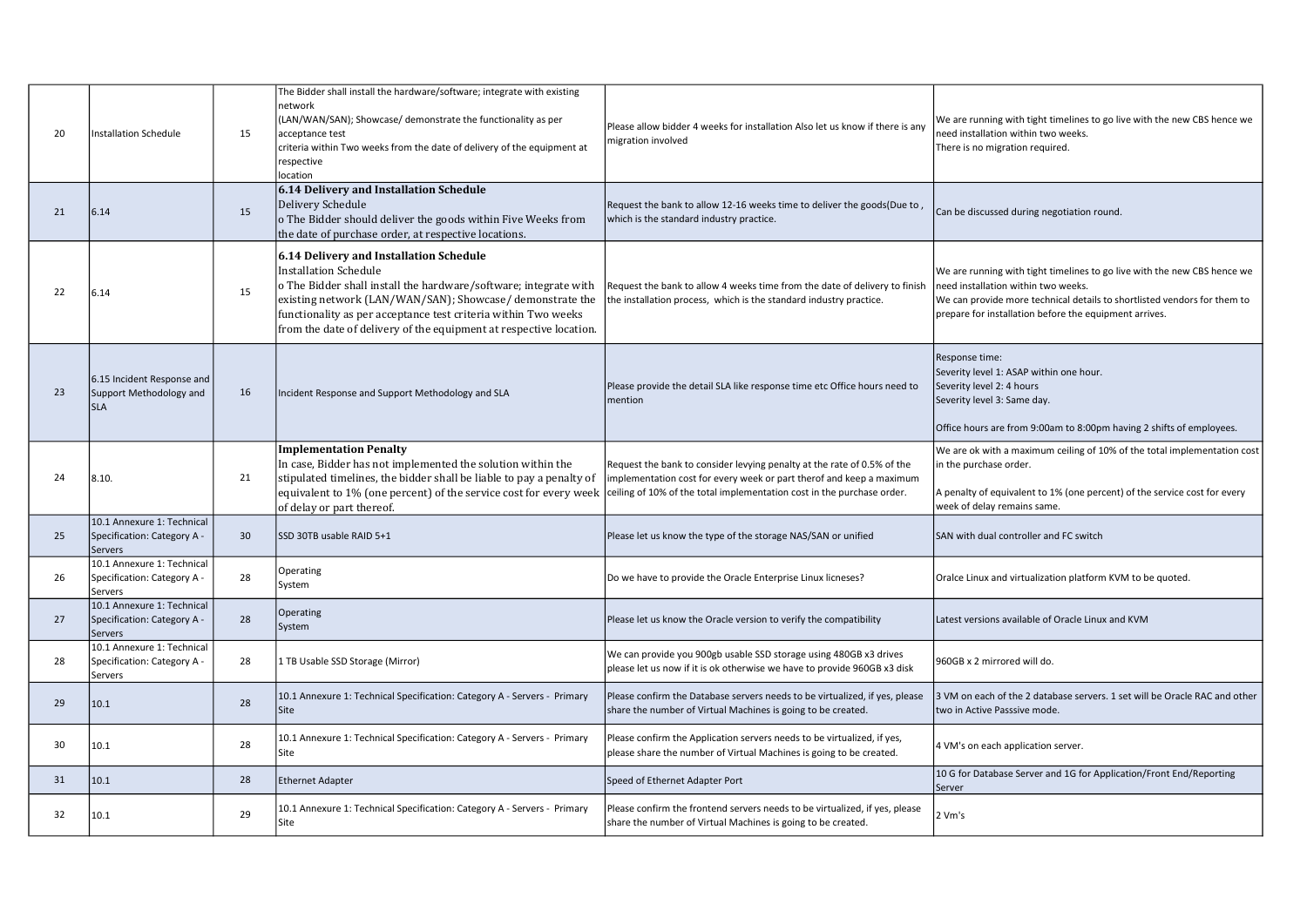| 33 | 10.1          | 29 | 10.1 Annexure 1: Technical Specification: Category A - Servers - Primary<br>Site | Please confirm the Reporting servers needs to be virtualized, if yes, please<br>share the number of Virtual Machines is going to be created.                                                                                                                                                                          | 3 Vm's                                                                                                                                               |
|----|---------------|----|----------------------------------------------------------------------------------|-----------------------------------------------------------------------------------------------------------------------------------------------------------------------------------------------------------------------------------------------------------------------------------------------------------------------|------------------------------------------------------------------------------------------------------------------------------------------------------|
| 34 | 10.1          | 30 | 10.1 Annexure 1: Technical Specification: Category A - Servers - DR Site         | Please confirm the Database servers needs to be virtualized, if yes, please<br>share the number of Virtual Machines is going to be created.                                                                                                                                                                           | 3 VM on each of the 2 database servers. 1 set will be Oracle RAC and other<br>two in Active Passsive mode.                                           |
| 35 | 10.1          | 30 | 10.1 Annexure 1: Technical Specification: Category A - Servers - DR Site         | Please confirm the Application servers needs to be virtualized, if yes,<br>please share the number of Virtual Machines is going to be created.                                                                                                                                                                        | 4 VM's                                                                                                                                               |
| 36 | 10.1          | 31 | 10.1 Annexure 1: Technical Specification: Category A - Servers - DR Site         | Please confirm the frontend servers needs to be virtualized, if yes, please<br>share the number of Virtual Machines is going to be created.                                                                                                                                                                           | 2 Vm's                                                                                                                                               |
| 37 | 10.1          | 31 | 10.1 Annexure 1: Technical Specification: Category A - Servers - DR Site         | Please confirm the Reporting servers needs to be virtualized, if yes, please<br>share the number of Virtual Machines is going to be created.                                                                                                                                                                          | 3 Vm's                                                                                                                                               |
| 38 | 10.1          | 31 | 10.1 Annexure 1: Technical Specification: Category A - Servers                   | Please confirm the bidder has to consider the FC HBA in stand alone mode<br>or in redundency mode                                                                                                                                                                                                                     | Redundant mode, you may quote single port 16GB HBA<br>Qty 2                                                                                          |
| 39 | 10.1          | 31 | 10.2 Annexure 2: Technical Specification: Category B: Network Devices            | Please confirm the bidder has to consider the Server to server connectivty<br>on bidders shared switches or bidder has to provide an dedicated switches                                                                                                                                                               | Bidder has requested for switch quote for DR as per Annexure 2.<br>DC will remain in existing Data Center which is Infra ready.                      |
| 40 | 10.1          | 31 | 10.2 Annexure 2: Technical Specification: Category B: Network Devices            | Please confirm the bidder has to provide an backup on service model in<br>shared services                                                                                                                                                                                                                             | No need of backup services.                                                                                                                          |
| 41 | 10.1          | 31 | 10.2 Annexure 2: Technical Specification: Category B: Network Devices            | Please confirm the number of cross connect bidder has to provision                                                                                                                                                                                                                                                    | 8 cross connects will be required.<br>NPCI x 2, IDRBTx 2, Internet B/Wx 2, MPLS x 2                                                                  |
| 42 | 10.1          | 31 | 10.2 Annexure 2: Technical Specification: Category B: Network Devices            | Please confirm the number of public IP bidder has to provision                                                                                                                                                                                                                                                        | 4 Public IP                                                                                                                                          |
| 43 | 10.1          | 31 | 10.2 Annexure 2: Technical Specification: Category B: Network Devices            | Please confirm the bidder has to provision any EMS / NMS tool for<br>monitoring the infrastructuire                                                                                                                                                                                                                   | Not required                                                                                                                                         |
| 44 | 10.1          | 31 | 10.2 Annexure 2: Technical Specification: Category B: Network Devices            | Please confirm the number of DR Drills bidder has to consider                                                                                                                                                                                                                                                         | 2 per year                                                                                                                                           |
| 45 | 10.1          | 31 | 10.2 Annexure 2: Technical Specification: Category B: Network Devices            | Please confirm the RPO and RTO time lines                                                                                                                                                                                                                                                                             | RPO 10 minutes<br>RTO 60 minutes                                                                                                                     |
| 46 | 10.1          | 32 | SSD 30TB usable RAID 5+1                                                         | Request you to specify performance requirement in terms of IOPS, Block<br>size, RW ratio, FC port speed, This information will help vendors to<br>configure appropriate storage model.                                                                                                                                | TPS----------------200<br>IOPS---------------to be suggested for TPS of 200<br>Block size---------64k<br>RW ratio---------7:3<br>FC port speed--16GB |
| 47 | 10.1          | 32 | SSD 30TB usable RAID 5+1                                                         | While configuring storage for critical applications, it is recommended to<br>configure storage with the highest drive failure tollerent RAID. RAID6 shall<br>give you 2 drive failure tollrence againt RAID 5 which gives a single drive<br>tollerence. Requesting you to change this clause to RAID 6 configuration. | We would prefer 10TB in RAID10 for DB<br>Rest 20TB in RAID 5                                                                                         |
| 48 | 10.1          | 32 | 8/24 Port SAN Switch with GBICS and fibre cables.                                | Requesting you to specify required no of acitve ports alongs with SFP<br>speed                                                                                                                                                                                                                                        | 10 Active Ports with SFP speed of 16GB                                                                                                               |
| 49 | 10.1          | 32 | Storage SSD 30TB usable RAID 5+1                                                 | Type of SSD for SAN Storage                                                                                                                                                                                                                                                                                           | SAS SSD                                                                                                                                              |
| 50 | Annexure 10.2 | 32 | <b>Technical Specifications</b>                                                  | Please let us know if any specific requirement on the +SFP ports                                                                                                                                                                                                                                                      | Not Required                                                                                                                                         |
| 51 | Annexure 10.2 | 32 | <b>Technical Specifications</b>                                                  | As per the RFP ask, we don't need to consider the LB solution for DR<br>location. Please let us know if any change to this requirement                                                                                                                                                                                | No Changes                                                                                                                                           |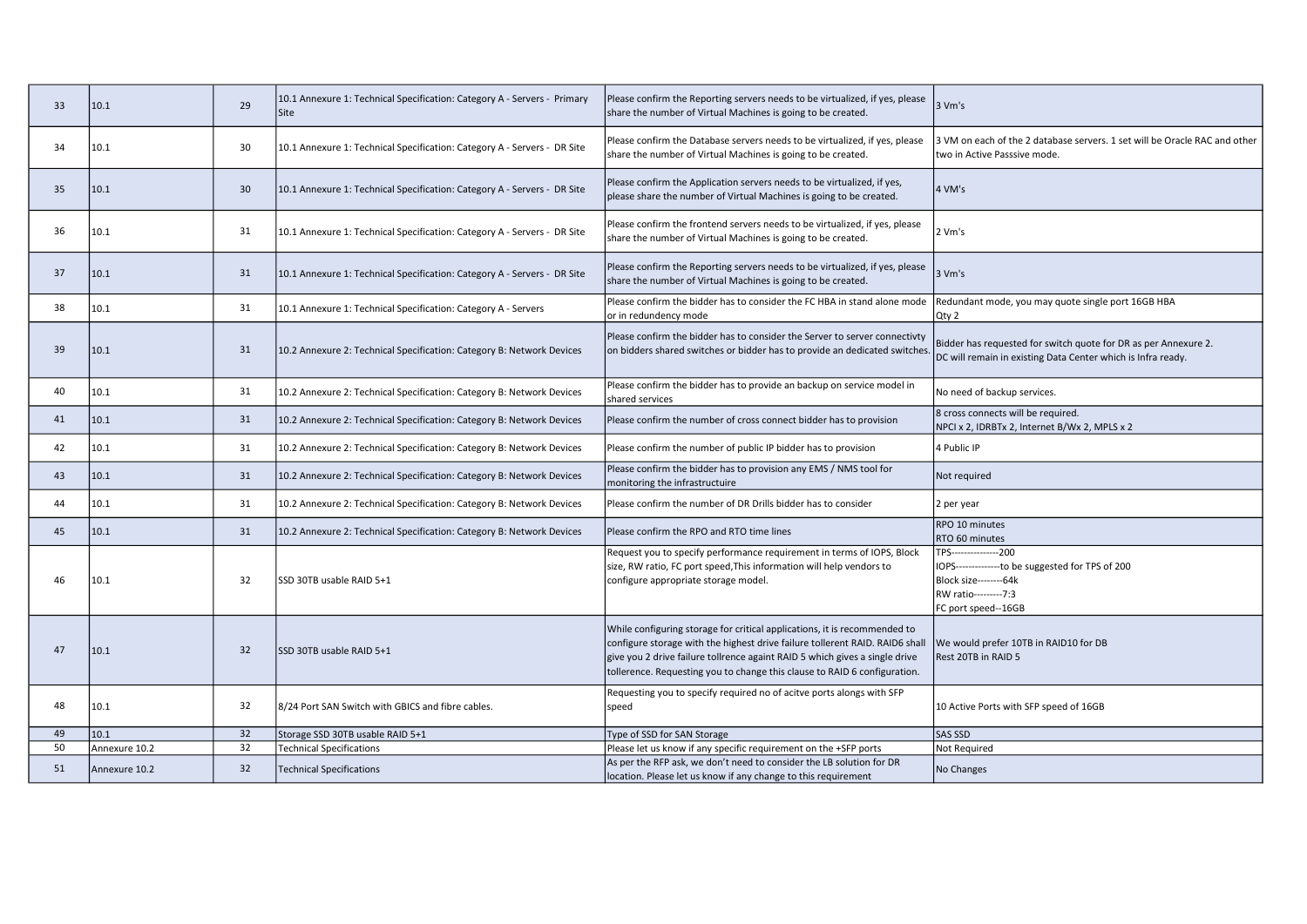| 52 | 10.3, 10.4                 | 33 | Annexure 3: Technical Specification: Optional Category C:<br>Appliances Bidder can propose Database Appliance with<br>identical or equivalent configuration to Category A for DC and DI<br>database servers and storage. and<br>Annexure 4: Technical Specification: Optional Category D:<br>Cloud Services Bidder may propose Cloud services with option<br>of scaling up and scaling down to optimize billing. | Kindly suggest us on the Annexure 3- We need to separate the Database<br>Hardware requirements and provide equivavlent Oracle Database<br>Appliance solution and costing is expected for both Production and DR,<br>where the application servers will be hosted on the Servers.<br>Similarly on the Annexure 4- It is expected only the DR - Both Database and<br>application servers to be hosted on the Cloud platform (OCI) with no other<br>instances running on the DR environment hosted. | The Appliance will eleminate Database servers and Storage from Category<br>A for DC and DR. You can quote Appliance as optional, bank will decide<br>weather to go for appliance or server-storage combination.<br>DR on cloud is an option we are considering, we have invited bids and will<br>work out DR ROI based on scale up Scale down capability of cloud. The<br>cloud will have same infra as mentioned in DR portion of Category A. You<br>may size the DR infra as is mentioned in DR requirement. |
|----|----------------------------|----|------------------------------------------------------------------------------------------------------------------------------------------------------------------------------------------------------------------------------------------------------------------------------------------------------------------------------------------------------------------------------------------------------------------|--------------------------------------------------------------------------------------------------------------------------------------------------------------------------------------------------------------------------------------------------------------------------------------------------------------------------------------------------------------------------------------------------------------------------------------------------------------------------------------------------|----------------------------------------------------------------------------------------------------------------------------------------------------------------------------------------------------------------------------------------------------------------------------------------------------------------------------------------------------------------------------------------------------------------------------------------------------------------------------------------------------------------|
| 53 | 10.15                      | 40 | Scope of Work for Hardware and Peripherals<br>Before formatting/resetting, backup of data and restoration of<br>data/configuration after OS/Firmware installation is bidder's<br>responsibility                                                                                                                                                                                                                  | We are assuming the required Backup infrastructure needed for<br>maintainting the Database, applications and Virtual platform backup<br>images/copies with retention already in place, if not need clarification on<br>the required Hardware & Software to be proposed in BOM                                                                                                                                                                                                                    | We already have backup infra in place and no need to quote for any<br>backup solution/infra.                                                                                                                                                                                                                                                                                                                                                                                                                   |
| 54 | 10.16                      | 40 | Manufacturer Authorization Form<br>Provisioning the MAF from the OEM, to the Bank with authorised<br>Signatory                                                                                                                                                                                                                                                                                                   | 1. Need clarity whether the OEM can give in the name of Hardware reseller<br>instead of lead bidder (However the reseller will be part of the consortium<br>who will do the implementation)<br>2. Need clarity on the Category C & D, for getting the OEM certificate from<br>Oracle for Database Appliances and Cloud Services.                                                                                                                                                                 | 1) Authorised Hardware reseller can quote a specific single category as<br>consortium is not allowed.<br>2) The products to be deployed on Database appliances or Cloud should be<br>certified for the products.<br>*We are using Oracle DB RAC 19c hence the appliance should be certified<br>for Oracle 19C RAC<br>*Flexcube CBS 11.8 certification for Cloud.                                                                                                                                               |
| 55 |                            |    |                                                                                                                                                                                                                                                                                                                                                                                                                  | Do we need to consider RACK for DC & DR location?                                                                                                                                                                                                                                                                                                                                                                                                                                                | N <sub>o</sub>                                                                                                                                                                                                                                                                                                                                                                                                                                                                                                 |
| 56 |                            |    |                                                                                                                                                                                                                                                                                                                                                                                                                  | Existing network switches connectivity (Copper or Fiber)                                                                                                                                                                                                                                                                                                                                                                                                                                         | Copper                                                                                                                                                                                                                                                                                                                                                                                                                                                                                                         |
| 57 |                            |    |                                                                                                                                                                                                                                                                                                                                                                                                                  | Do we need to consider redundant Ethernet Cards in Servers?                                                                                                                                                                                                                                                                                                                                                                                                                                      | Yes                                                                                                                                                                                                                                                                                                                                                                                                                                                                                                            |
| 58 |                            |    |                                                                                                                                                                                                                                                                                                                                                                                                                  | Existing Switch model information.                                                                                                                                                                                                                                                                                                                                                                                                                                                               | Cisco Nexus 9000 series                                                                                                                                                                                                                                                                                                                                                                                                                                                                                        |
| 59 | 10.1                       |    |                                                                                                                                                                                                                                                                                                                                                                                                                  | Do we need to consider SAN Switches                                                                                                                                                                                                                                                                                                                                                                                                                                                              | Yes alongwith the Storage                                                                                                                                                                                                                                                                                                                                                                                                                                                                                      |
| 60 | 10.1                       |    |                                                                                                                                                                                                                                                                                                                                                                                                                  | Please specify on Server processor (Single or Dual)                                                                                                                                                                                                                                                                                                                                                                                                                                              | 24 Core Single proc Intel Xeon Gold 3rd Gen is preferred.                                                                                                                                                                                                                                                                                                                                                                                                                                                      |
| 61 | 10.1                       |    |                                                                                                                                                                                                                                                                                                                                                                                                                  | Specify HBA Dual port (16G or 32Gpbs) requirement?                                                                                                                                                                                                                                                                                                                                                                                                                                               | 16GB single port qty 2 per server.                                                                                                                                                                                                                                                                                                                                                                                                                                                                             |
| 62 | 10.1                       |    |                                                                                                                                                                                                                                                                                                                                                                                                                  | Do we need to consider redundant HBA Cards in Servers?                                                                                                                                                                                                                                                                                                                                                                                                                                           | 16GB single port qty 2 per server.                                                                                                                                                                                                                                                                                                                                                                                                                                                                             |
| 63 | <b>Eligibilty Ctiteria</b> | 8  | The bidder should be serving the DC and DR locations. Details of locations<br>is mentioned in this<br><b>RFP</b>                                                                                                                                                                                                                                                                                                 | Should the bidder service the DC /DR locations mentioned in RFP or the<br>bidder can host and manage in his own DC?                                                                                                                                                                                                                                                                                                                                                                              | The current DC will continue to exist, you have option to propose your<br>datacentre for DR                                                                                                                                                                                                                                                                                                                                                                                                                    |
| 64 |                            | 13 | The BCCB Head Office of the Bank is floating this tender. The Hardware<br>being procured through this tender shall be installed and supported by the<br>vendor getting the order at two locations: a. BCCB Data Centre (Primary<br>Site) Navi Mumbai, Maharashtra. and b. BCCB Data Centre (DR Site)<br>Bangalore / Hyderabad, India                                                                             | please help with the location details . Please confirm if DR will hosted or on Current DC is in Rabale Sify Data Center.<br>vendor cloud?                                                                                                                                                                                                                                                                                                                                                        | Vendor has option to propose DR on cloud.                                                                                                                                                                                                                                                                                                                                                                                                                                                                      |
| 65 |                            |    | The selected Bidder shall carry out site inspection prior to delivery and<br>installation of the items and inform Bank on site readiness pre-requisites.<br>The Bidder shall deliver the hardware items complying with prescribed<br>technical specifications along with necessary accessories, licenses and<br>management software/ tool for status reporting and management of<br>respective items.            | Need clarification on the same. Is The bidder required to provide the<br>management software for managing and reporting respective items? Who<br>will be doing the management? Will BCCB be responsible for the<br>management?                                                                                                                                                                                                                                                                   | We have spare resources within the RFP hardware but the bidder should<br>propose requirement for management tool for virtualization and LB and<br>Firewall.                                                                                                                                                                                                                                                                                                                                                    |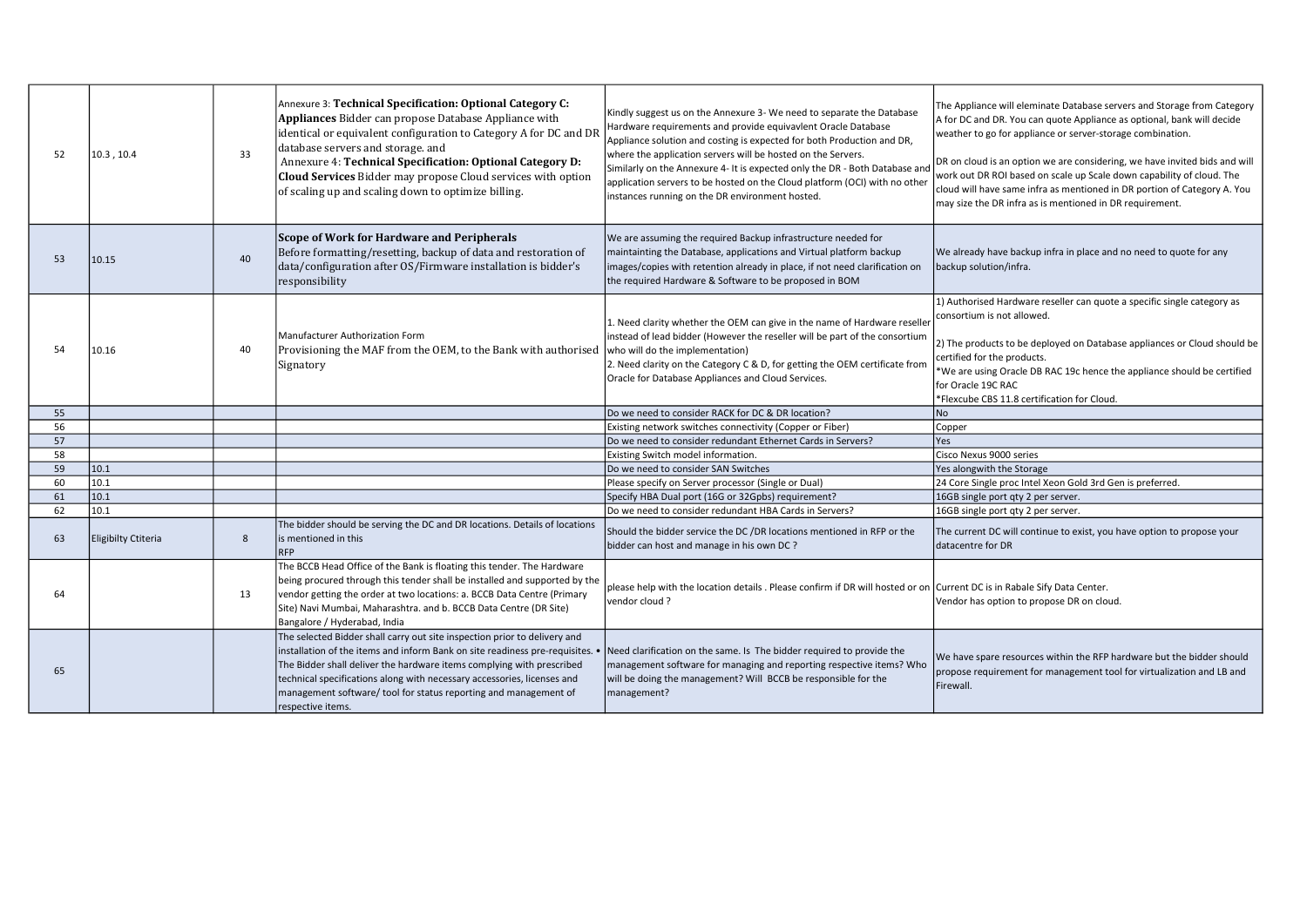| 66 | Broad scope of work. | Server and network cable dressing / management has to be done as per<br>Bank's standards. • Installation of OS and virtual platform should be done<br>by the vendor as per Bank's requirement. • Prepare detailed architecture<br>for implementation / Integration with existing BCCB infrastructure for<br>entire solution. • Post installation, bidder should submit Configuration<br>Document to Bank. • In case of Servers, vendor shall: o Upgrade latest<br>firmware. o Install Operating System with latest service packs/ patches and  <br>monitoring tools as instructed by bank. o Create disk volumes/ partitions<br>as per Bank's requirement. o Create partitions (virtual server) as per Bank's<br>requirement. o Install latest version of Oracle Software & Database as<br>decided by Bank. o Help the Bank in resolving any device drivers/OS<br>related issued encountered while deploying Oracle Database or any other<br>software/application by the Bank without any additional or further cost to<br>Bank. • In case of Managed Switches, Load Balancers and Firewalls, vendor<br>shall: o Mount the devices as per Bank's instructions. o Update to the latest<br>firmware o Configure fault tolerance o Assist Bank team in configuration,<br>as per Banks requirement. | Is the bidder supposed to provide all these activities at bank mentioned<br>Isite or at the bidder's site? | These activites are to be carried out at our existing DC.<br>DR is yet to be decided, it could be with existing vendor site or could be<br>new vendor.  |
|----|----------------------|-------------------------------------------------------------------------------------------------------------------------------------------------------------------------------------------------------------------------------------------------------------------------------------------------------------------------------------------------------------------------------------------------------------------------------------------------------------------------------------------------------------------------------------------------------------------------------------------------------------------------------------------------------------------------------------------------------------------------------------------------------------------------------------------------------------------------------------------------------------------------------------------------------------------------------------------------------------------------------------------------------------------------------------------------------------------------------------------------------------------------------------------------------------------------------------------------------------------------------------------------------------------------------------------------|------------------------------------------------------------------------------------------------------------|---------------------------------------------------------------------------------------------------------------------------------------------------------|
| 67 | Eligibilty Ctiteria  | The bidder should be serving the DC and DR locations. Details of locations<br>is mentioned in this RFP. List of support center along with contact details<br>and declaration on serving Bank DC and DR locations.                                                                                                                                                                                                                                                                                                                                                                                                                                                                                                                                                                                                                                                                                                                                                                                                                                                                                                                                                                                                                                                                               | Need clarification on the same, whose location, bidder's location or BCCP's<br>location?                   | These activites are to be carried out at our existing DC.<br>DR is yet to be decided, it could be with existing vendor site or could be<br>lnew vendor. |

## Firewall and Load balancer queries

| Sr No          | <b>Discussion Points</b>                                                    | <b>Bank Response</b>                                                      | Remarks                                                                 |
|----------------|-----------------------------------------------------------------------------|---------------------------------------------------------------------------|-------------------------------------------------------------------------|
|                |                                                                             |                                                                           |                                                                         |
|                |                                                                             |                                                                           | New Deployment in DMZ leg protecting the Banking applications exposed   |
|                | Is this a new requirement (Fresh Setup)                                     | Fresh Setup                                                               | outside the Banks Perimeter, accessible to Employees & Consumers.       |
| $\overline{2}$ | <b>Existing Firewall setup</b>                                              | Fortinet                                                                  | Existing Fortinet Appliance is DC400e                                   |
| 3              | Any Preference for OEM                                                      | Tier 01 firewall vendors                                                  |                                                                         |
| $\overline{4}$ | Connectivity Links                                                          | MPLS & Internet                                                           | 02 Links will be terminated on the Firewalls                            |
| 5              | No of users                                                                 | 10000                                                                     | Including Bank Employees and Bank Consumers                             |
|                | s Mail/Web/Application traffic passing or Critical inhouse application (Web |                                                                           |                                                                         |
| 6              | Server, Mail, FTP,SAP)                                                      | Internet Banking Application (02)                                         |                                                                         |
|                | What's the Bandwidth growth expected in next 03 years                       |                                                                           |                                                                         |
| 8              | Type of interfaces require:                                                 |                                                                           |                                                                         |
| 9              | 1GE RJ45 (Copper)                                                           |                                                                           | Copper                                                                  |
| 10             | 1GE SFP                                                                     |                                                                           |                                                                         |
| 11             | 10 GE SFP+                                                                  |                                                                           |                                                                         |
| 12             | 40GE                                                                        |                                                                           |                                                                         |
|                |                                                                             |                                                                           | The requirement is not mandatory and can be optimized considering the   |
| 13             | Is dual power supply is required as a norm incase when HA is considered     | Can be optimized                                                          | <b>HA</b> architecture                                                  |
| 14             | What all features will be enabled on the firewall                           | Access Rules, IPS                                                         |                                                                         |
| 15             | Central management & Reporting is required?                                 | Yes                                                                       | Customer will provide the underlying hardware                           |
|                |                                                                             |                                                                           | The requirement is for Server Load Balancer for the application servers |
| 16             | On the Load Balancer Side, is the requirement for LLB or SLB                | <b>SLB</b>                                                                | deployed in the DMZ leg                                                 |
|                |                                                                             | Firewall and IPS rule configuration inline to Banks requirement supported |                                                                         |
| 17             | What would be the Implementation sign off criteria                          | out of the box                                                            | More detailed discussion might be required on same.                     |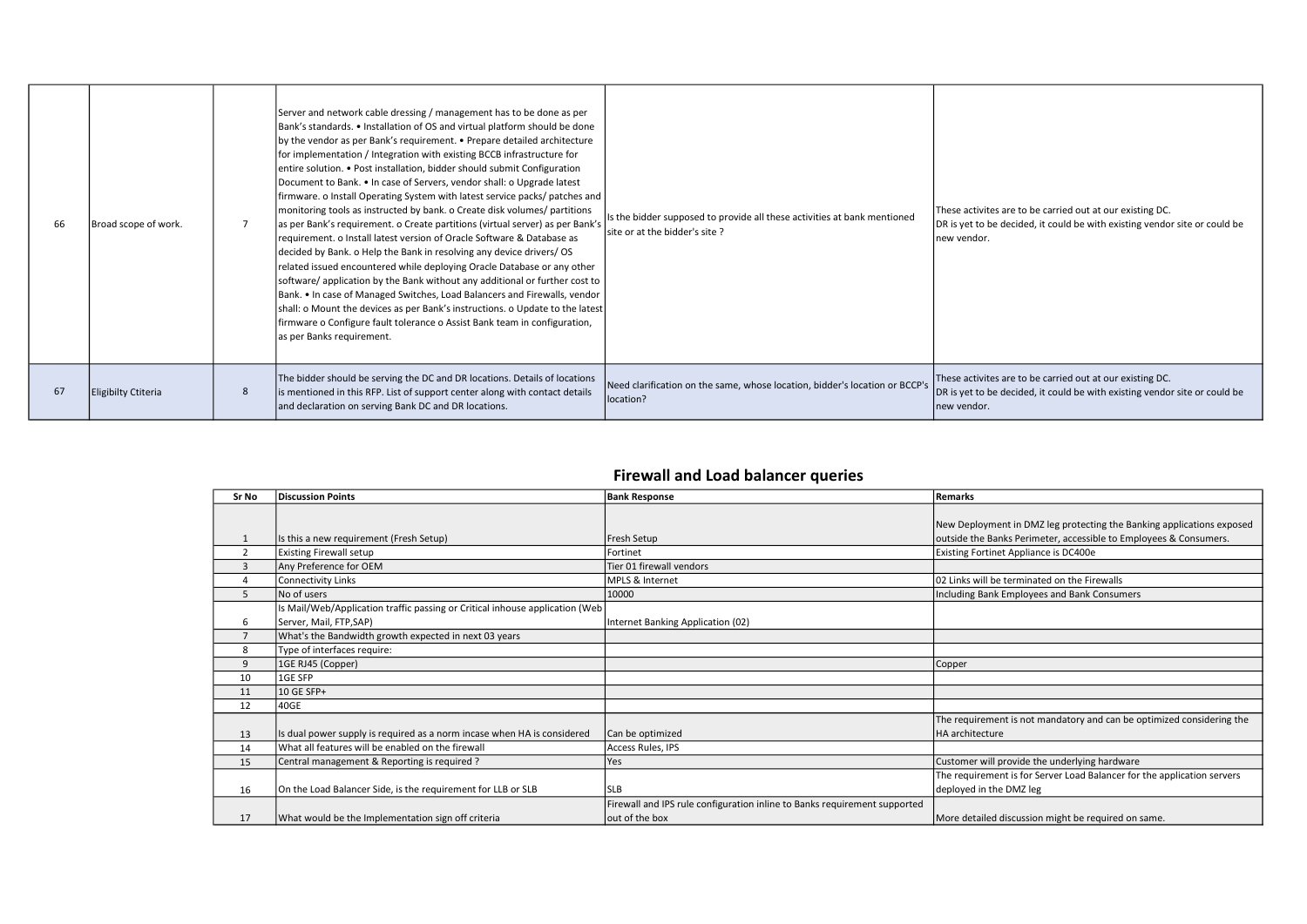|    |               |                                              | Tentatively customer has mentioned either Hyderabad or Banglore |
|----|---------------|----------------------------------------------|-----------------------------------------------------------------|
| 18 | DR location i | Customer need to confirm on the DR locations | llocation or on-cloud                                           |

|                | <b>Load Balancer Sizing</b>                                                                                                                                         |                                                       |  |  |
|----------------|---------------------------------------------------------------------------------------------------------------------------------------------------------------------|-------------------------------------------------------|--|--|
| Sr. No.        | <b>Questionaire</b>                                                                                                                                                 | <b>Bank Response</b>                                  |  |  |
| $\mathbf{1}$   | What is the Max no. of concurrent approximate TCP connections<br>that the LB will be expected to handle and approximate increase<br>over the next 5 years           | 8000 Sessions                                         |  |  |
| $\overline{2}$ | What is the Max no. of concurrent HTTPS request the LB will be<br>expected to handle and approximate increase over the next 5 years                                 | 8000 Sessions                                         |  |  |
| 3              | What is the max no. of concurrent L7 request the LB will be<br>expected to handle and approximate increase over the next 5 years                                    | 8000 Sessions                                         |  |  |
| 4              | How many applications will the Load Balancer expected to host and<br>approximate increase over the next 5 years                                                     | Current 3; expected growth in 5 years to 5 apps       |  |  |
| 5              | What is the aggregrated throughput required and expected increase<br>over the next 5 years                                                                          | Current 250 Mbps; expected growth in 5 years to 1Gbps |  |  |
| 6              | What is the max number of Concurrent users and expected increase<br>over the next 5 years                                                                           | Current 600 Users; expected growth in 5 years to 1000 |  |  |
| $\overline{7}$ | Will the LB be expected to handle SSL encryption/decryption and if<br>yes then the approximate SSL TPS required over the next 5 years                               | Current 100 TPS; expected growth in 5 years to 200TPS |  |  |
| 8              | Will the LB be expected to have a FIPS 140-2 complaint card<br>preinstalled on it for regulatory requirments                                                        | No                                                    |  |  |
| 9              | What is the no. Of Gigabit Ethernet Ports, Gigabit Fibre Optic Ports<br>and 10G ports required                                                                      | 4 Nos 1G Ports                                        |  |  |
| 10             | Will the LB be expected to have 40G ports installed on it                                                                                                           | No                                                    |  |  |
| 11             | Will the LB be required to be deployed in HA (Active-Active/Active<br>Standby)                                                                                      | HA                                                    |  |  |
| 12             | Virtualization Platform/Appliance                                                                                                                                   | <b>Both Options</b>                                   |  |  |
| 13             | Will the LB be required to have any additional features installed on it<br>Web Application Firewall, SSL VPN, DataCenter Firewall, Global<br>Server Load Balancing) | Server Load Balancer                                  |  |  |

|         | <b>Firewall Sizing</b>                                                                                              |                      |  |
|---------|---------------------------------------------------------------------------------------------------------------------|----------------------|--|
| Sr. No. | <b>Questionaire</b>                                                                                                 | <b>Bank Response</b> |  |
|         | No of existing users                                                                                                | 1000 BCCB users      |  |
| 2       | No of concurrent users                                                                                              | 3000                 |  |
| 3       | Concurrent sessions on firewall                                                                                     | 20000                |  |
| 4       | Total No of 1G copper interfaces                                                                                    | $12 - 16$            |  |
| 5       | No of additional users that would be added within 1 year or 2 years                                                 | 300                  |  |
| 6       | Is there any external users who would access your network through<br>this firewall. If yes,                         | Yes                  |  |
| 7       | No of external concurrent users who would access published<br>applications through this firewall.                   | 600                  |  |
| 8       | No of concurrent users who would access your network through this<br>lfirewall.                                     | 1000                 |  |
| 9       | Is there any critical application which is running behind the firewall.<br>If yes, please confirm the applications. | Yes/CBS              |  |